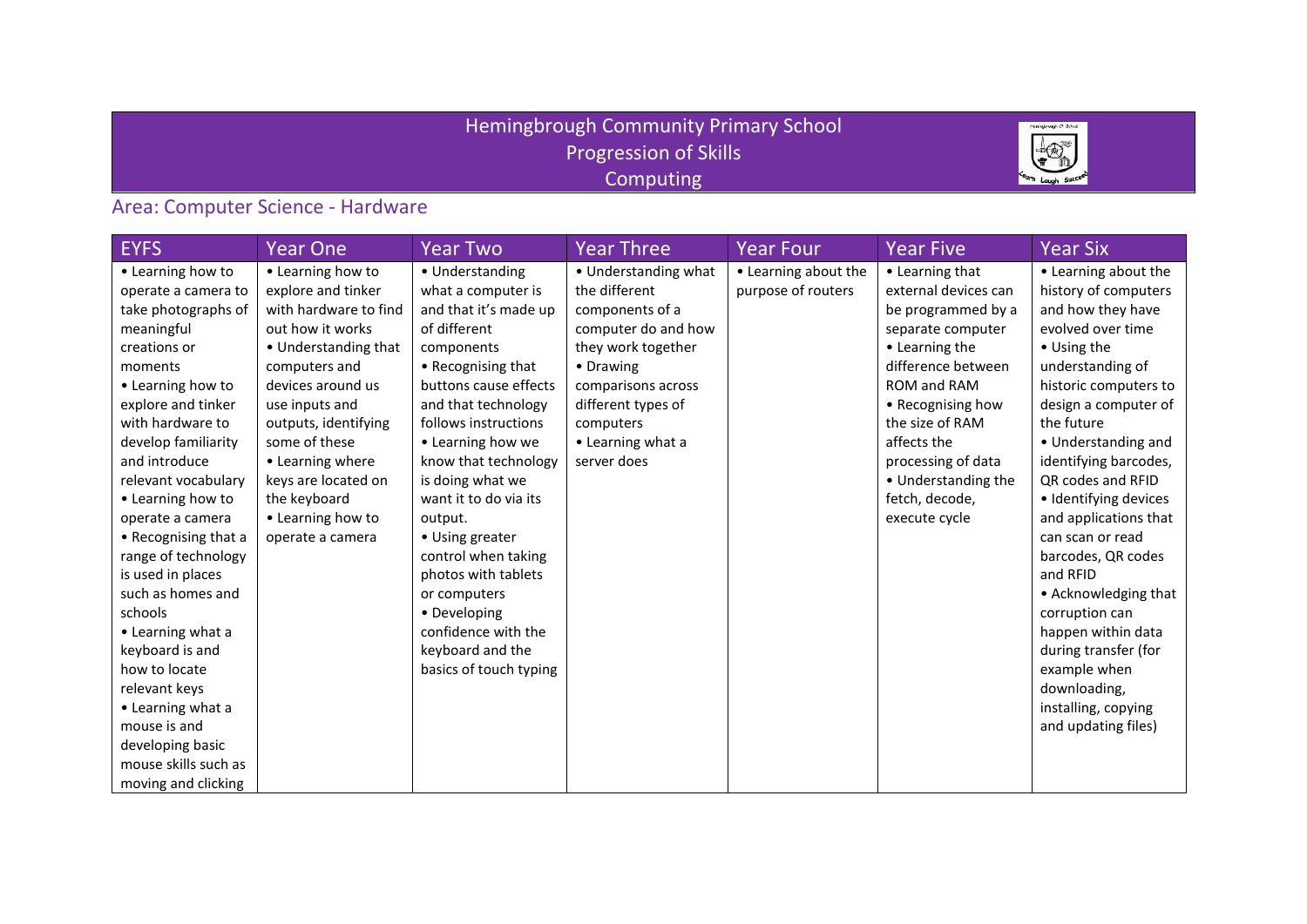### Area: Computer Science – Networks and Data Representation

| <b>EYFS</b> | <b>Year One</b>                         | <b>Year Two</b> | <b>Year Three</b>                                                                                                                                                                                                                                                         | <b>Year Four</b>                                                                                                                                                                                                                                                                                                                                                                                                 | <b>Year Five</b>                                                                                                                                                                                                                                                                                                                                                                                                                                                                                                                                                                                   | <b>Year Six</b>                                                           |
|-------------|-----------------------------------------|-----------------|---------------------------------------------------------------------------------------------------------------------------------------------------------------------------------------------------------------------------------------------------------------------------|------------------------------------------------------------------------------------------------------------------------------------------------------------------------------------------------------------------------------------------------------------------------------------------------------------------------------------------------------------------------------------------------------------------|----------------------------------------------------------------------------------------------------------------------------------------------------------------------------------------------------------------------------------------------------------------------------------------------------------------------------------------------------------------------------------------------------------------------------------------------------------------------------------------------------------------------------------------------------------------------------------------------------|---------------------------------------------------------------------------|
|             | • Understanding<br>what the Internet is |                 | • Learning what a<br>network is and its<br>purpose<br>· Identifying the key<br>components within a<br>network, including<br>whether they are<br>wired or wireless<br>• Recognising links<br>between networks<br>and the internet<br>• Learning how data is<br>transferred | • Consolidating<br>understanding of the<br>key components of a<br>network<br>• Understanding<br>that websites &<br>videos are files that<br>are shared from one<br>computer to another<br>• Learning about the<br>role of packets<br>• Understanding<br>that computer<br>networks provide<br>multiple services,<br>such as the World<br>Wide Web, and<br>opportunities for<br>communication and<br>collaboration | • Learning the<br>vocabulary<br>associated with data:<br>data and transmit<br>• Learning how the<br>data for digital<br>images can be<br>compressed<br>• Recognising that<br>computers transfer<br>data in binary and<br>understanding simple<br>binary addition<br>• Relating binary<br>signals (Boolean) to<br>the simple character-<br>based language,<br><b>ASCII</b><br>• Learning that<br>messages can be sent<br>by binary code,<br>reading binary up to<br>8 characters and<br>carrying out binary<br>calculations<br>• Understanding how<br>bit patterns<br>represent images as<br>pixels | • Understanding that<br>computer networks<br>provide multiple<br>services |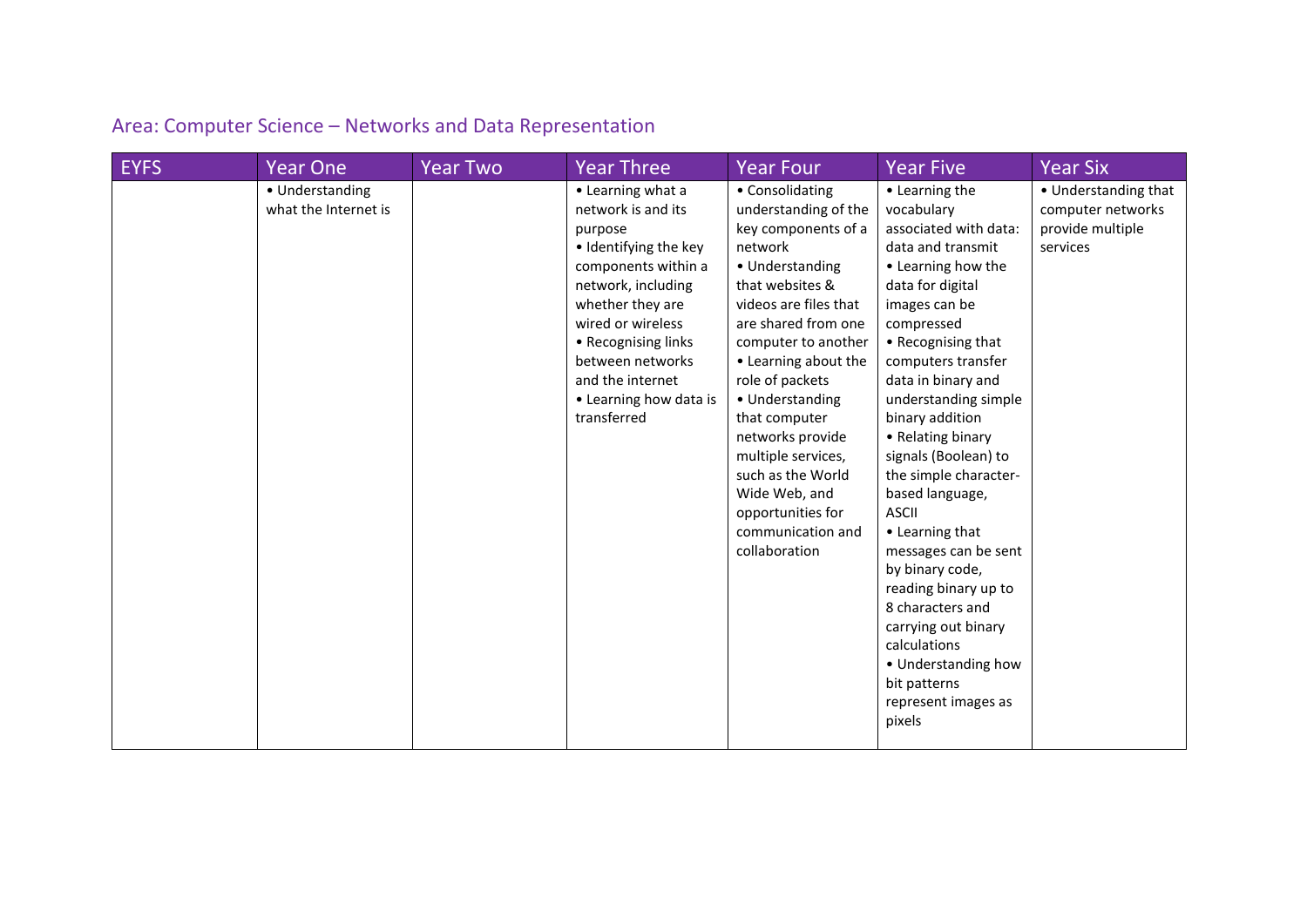### Area: Computer Science – Computational Thinking

| <b>EYFS</b>         | <b>Year One</b>        | <b>Year Two</b>         | <b>Year Three</b>       | <b>Year Four</b>     | <b>Year Five</b>       | <b>Year Six</b>      |
|---------------------|------------------------|-------------------------|-------------------------|----------------------|------------------------|----------------------|
| • Using logical     | • Using logical        | • Articulating what     | • Using decomposition   | · Solving unplugged  | • Decomposing          | • Decomposing a      |
| reasoning to read   | reasoning to predict   | decomposition is        | to explain the parts of | problems by          | animations into a      | program into an      |
| simple instructions | the behaviour of       | • Decomposing a         | a laptop computer       | decomposing them     | series of images       | algorithm            |
| and predict the     | simple programs        | game to predict the     | • Using decomposition   | into smaller parts   | • Decomposing a        | • Using past         |
| outcome             | • Developing the       | algorithms used to      | to explore the code     | • Using              | program without        | experiences to help  |
|                     | skills associated with | create it               | behind an animation     | decomposition to     | support                | solve new problems • |
|                     | sequencing in          | • Using                 | • Using repetition in   | understand the       | • Decomposing a        | Writing increasingly |
|                     | unplugged activities • | decomposition to        | programs                | purpose of a script  | story to be able to    | complex algorithms   |
|                     | Learning that an       | decompose a story       | • Understanding that    | of code              | plan a program to tell | for a purpose        |
|                     | algorithm is a set of  | into smaller parts      | computers follow        | $\bullet$ Using      | a story                |                      |
|                     | step-by-step           | • Learning what         | instructions            | decomposition to     | • Predicting how       |                      |
|                     | instructions used to   | abstraction is          | • Using an algorithm    | help solve problems  | software will work     |                      |
|                     | carry out a task, in a | • Learning that there   | to explain the roles of | · Identifying        | based on previous      |                      |
|                     | specific order         | are different levels of | different parts of a    | patterns through     | experience             |                      |
|                     | • Follow a basic set   | abstraction             | computer                | unplugged activities | • Writing more         |                      |
|                     | of instructions        | • Explaining what an    | • Using logical         | • Using past         | complex algorithms     |                      |
|                     | • Assembling           | algorithm is            | reasoning to explain    | experiences to help  | for a purpose          |                      |
|                     | instructions into a    | • Following an          | how simple algorithms   | solve new problems   |                        |                      |
|                     | simple algorithm       | algorithm               | work                    | • Using abstraction  |                        |                      |
|                     |                        | • Creating a clear and  | • Explaining the        | to identify the      |                        |                      |
|                     |                        | precise algorithm       | purpose of an           | important parts      |                        |                      |
|                     |                        | • Learning that         | algorithm               | when completing      |                        |                      |
|                     |                        | computers use           | • Forming algorithms    | both plugged and     |                        |                      |
|                     |                        | algorithms to make      | independently           | unplugged activities |                        |                      |
|                     |                        | predictions             |                         | • Creating           |                        |                      |
|                     |                        | • Learning that         |                         | algorithms for a     |                        |                      |
|                     |                        | programs execute by     |                         | specific purpose     |                        |                      |
|                     |                        | following precise       |                         |                      |                        |                      |
|                     |                        | instructions            |                         |                      |                        |                      |
|                     |                        | • Incorporating loops   |                         |                      |                        |                      |
|                     |                        | within algorithms       |                         |                      |                        |                      |
|                     |                        |                         |                         |                      |                        |                      |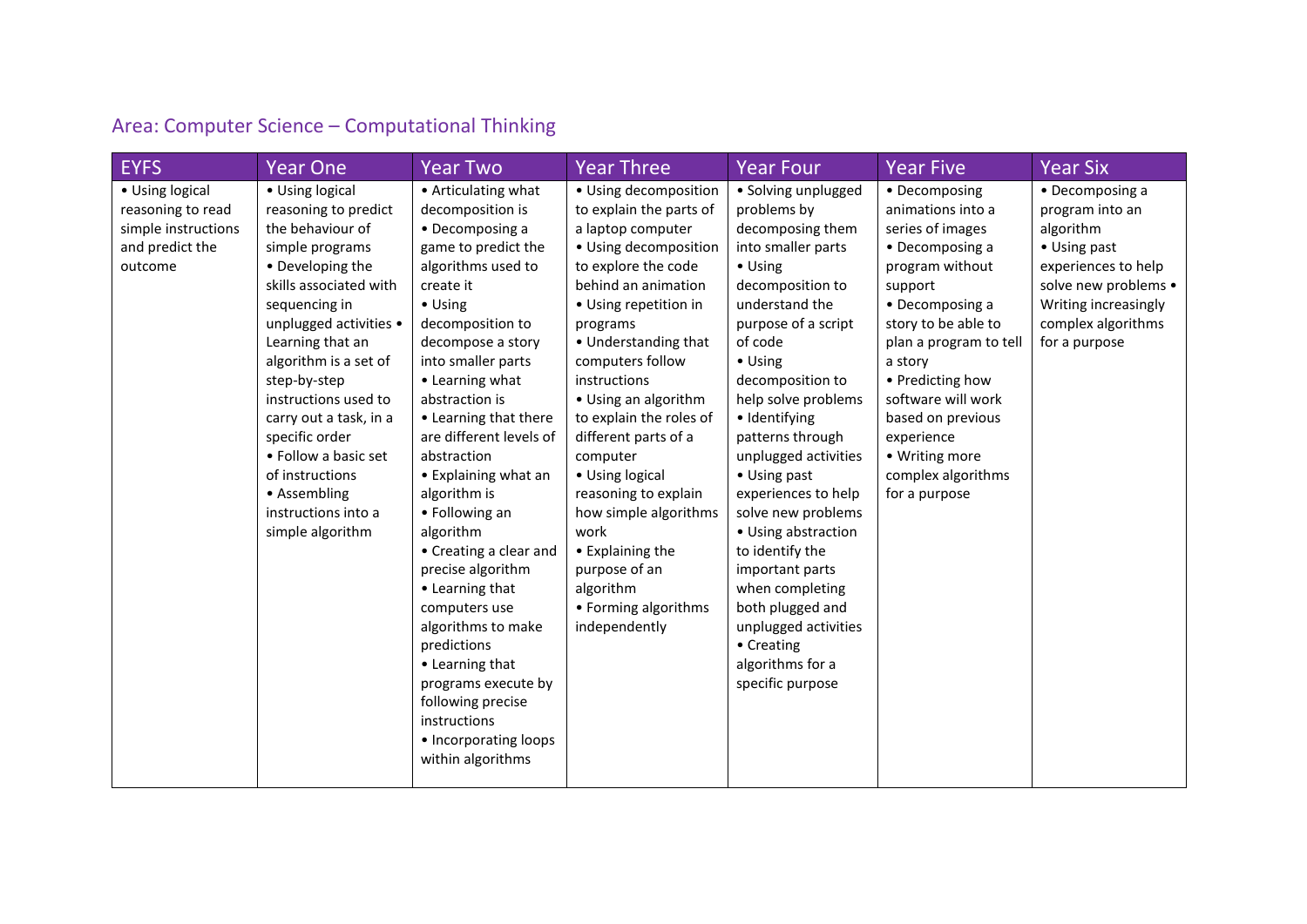### Area: Computer Science – Programming

| <b>EYFS</b>                                                                                                                                                                                                                                                                                                                                                                                                                                                                                               | <b>Year One</b>                                                                                                                                                                                                                                                                         | <b>Year Two</b>                                                                                                                                                                                                                                                         | <b>Year Three</b>                                                                                                                                                                                                                                                                                                                                | <b>Year Four</b>                                                                                                                                                                                                                                                                                                                                                                                                               | <b>Year Five</b>                                                                                                                                                                                                                                                                                                                                                                              | <b>Year Six</b>                                                                                                                                                                                                                                                                                                                                                                                                                                               |
|-----------------------------------------------------------------------------------------------------------------------------------------------------------------------------------------------------------------------------------------------------------------------------------------------------------------------------------------------------------------------------------------------------------------------------------------------------------------------------------------------------------|-----------------------------------------------------------------------------------------------------------------------------------------------------------------------------------------------------------------------------------------------------------------------------------------|-------------------------------------------------------------------------------------------------------------------------------------------------------------------------------------------------------------------------------------------------------------------------|--------------------------------------------------------------------------------------------------------------------------------------------------------------------------------------------------------------------------------------------------------------------------------------------------------------------------------------------------|--------------------------------------------------------------------------------------------------------------------------------------------------------------------------------------------------------------------------------------------------------------------------------------------------------------------------------------------------------------------------------------------------------------------------------|-----------------------------------------------------------------------------------------------------------------------------------------------------------------------------------------------------------------------------------------------------------------------------------------------------------------------------------------------------------------------------------------------|---------------------------------------------------------------------------------------------------------------------------------------------------------------------------------------------------------------------------------------------------------------------------------------------------------------------------------------------------------------------------------------------------------------------------------------------------------------|
| • Following<br>instructions as part<br>of practical<br>activities and games<br>and learning to<br>debug when things<br>go wrong . Learning<br>to give simple<br>instructions •<br>Learning that an<br>algorithm is a set of<br>instructions to carry<br>out a task, in a<br>specific order •<br>Experimenting with<br>programming a<br>Bee-bot/Bluebot<br>and learning how to<br>give simple<br>commands •<br>Learning to debug<br>instructions, with<br>the help of an adult,<br>when things go<br>wrong | • Programming a<br>Bee-bot/Virtual Bee-<br>bot to follow a<br>planned route<br>• Learning to debug<br>instructions when<br>things go wrong<br>• Developing a how<br>to video to explain<br>how the Bee-bot<br>works.<br>• Learning to debug<br>an algorithm in an<br>unplugged scenario | • Using logical<br>thinking to explore<br>software, predicting,<br>testing and<br>explaining what it<br>does<br>• Using an algorithm<br>to write a basic<br>computer program<br>• Learning what<br>loops are<br>• Incorporating loops<br>to make code more<br>efficient | • Using logical<br>thinking to explore<br>more complex<br>software; predicting,<br>testing and explaining<br>what it does<br>• Incorporating loops<br>to make code more<br>efficient<br>• Remixing existing<br>code<br>• Using a more<br>systematic approach<br>to debugging code,<br>justifying what is<br>wrong and how it can<br>be corrected | • Understanding<br>that websites can be<br>altered by exploring<br>the code beneath<br>the site<br>• Coding a simple<br>game<br>• Using abstraction<br>and pattern<br>recognition to<br>modify code<br>• Incorporating<br>variables to make<br>code more efficient<br>• Remixing existing<br>code<br>• Using a more<br>systematic approach<br>to debugging code,<br>justifying what is<br>wrong and how it<br>can be corrected | • Programming an<br>animation<br>• Iterating and<br>developing their<br>programming as they<br>work<br>• Beginning to use<br>nested loops (loops<br>within loops)<br>• Debugging their<br>own code<br>• Writing code to<br>create a desired<br>effect<br>• Using a range of<br>programming<br>commands<br>• Using repetition<br>within a program<br>• Amending code<br>within a live scenario | • Debugging quickly<br>and effectively to<br>make a program<br>more efficient<br>• Remixing existing<br>code to explore a<br>problem<br>• Using and adapting<br>nested loops<br>• Programming using<br>the language Python<br>$\bullet$ Changing a<br>program to<br>personalise it<br>• Evaluating code to<br>understand its<br>purpose<br>• Predicting code and<br>adapting it to a<br>chosen purpose<br>• Altering a website's<br>code to create<br>changes |
|                                                                                                                                                                                                                                                                                                                                                                                                                                                                                                           |                                                                                                                                                                                                                                                                                         |                                                                                                                                                                                                                                                                         |                                                                                                                                                                                                                                                                                                                                                  |                                                                                                                                                                                                                                                                                                                                                                                                                                |                                                                                                                                                                                                                                                                                                                                                                                               |                                                                                                                                                                                                                                                                                                                                                                                                                                                               |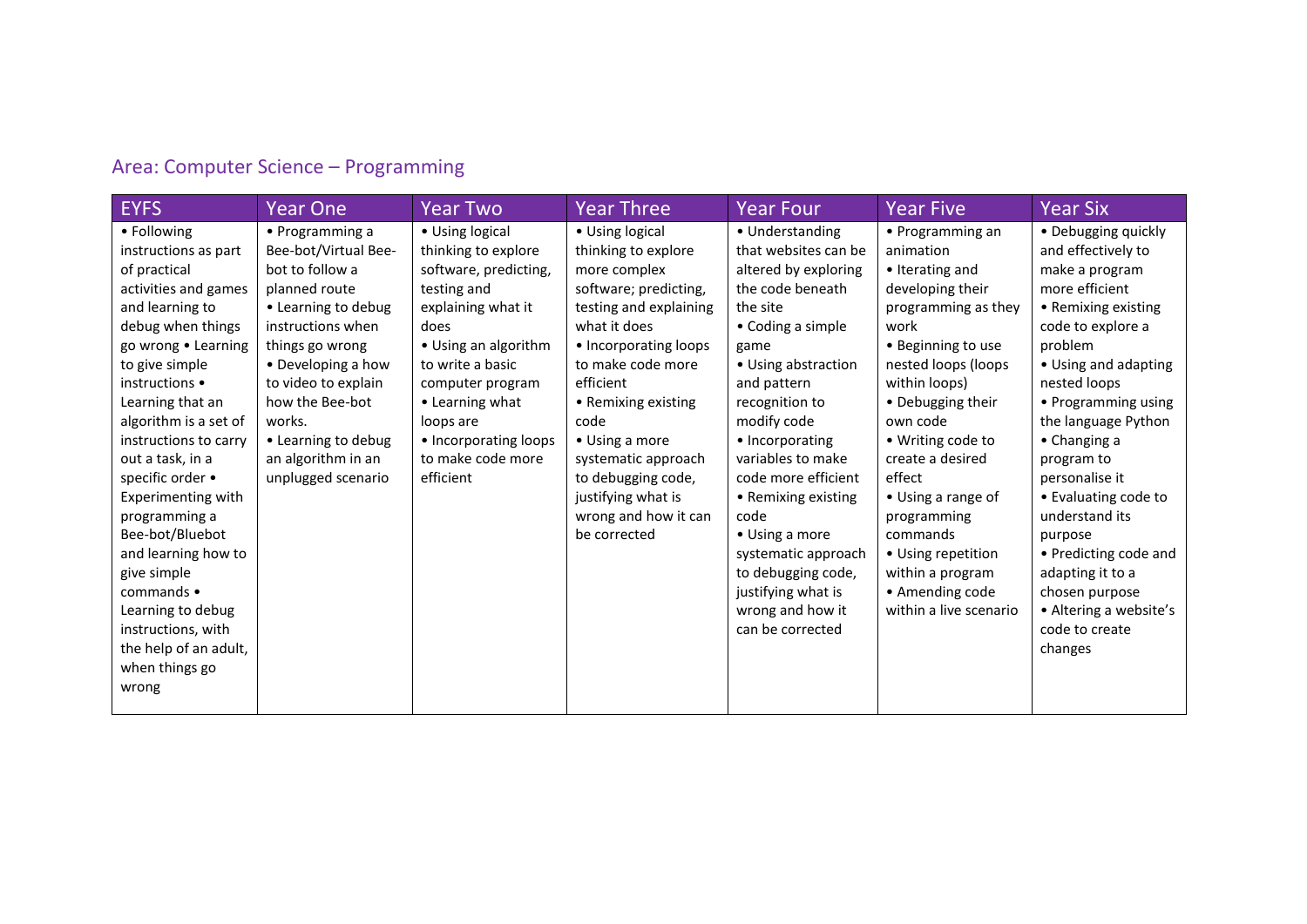# Area: Information Technology - Using Software

| <b>EYFS</b>                                                    | <b>Year One</b>                                                                                                                                                                                                                                                                                                                                                                                      | <b>Year Two</b>                                                                                                                                                                                                                                                                              | <b>Year Three</b>                                                                                                                                                                        | <b>Year Four</b>                                                                                                                                                                                                                                                      | <b>Year Five</b>                                                                                                                                                                                                                                                                                                                                                                                                                                                       | <b>Year Six</b>                                                                                                                                                                                                                                                                                                                                                                                                                                                                                                                                                                                                                   |
|----------------------------------------------------------------|------------------------------------------------------------------------------------------------------------------------------------------------------------------------------------------------------------------------------------------------------------------------------------------------------------------------------------------------------------------------------------------------------|----------------------------------------------------------------------------------------------------------------------------------------------------------------------------------------------------------------------------------------------------------------------------------------------|------------------------------------------------------------------------------------------------------------------------------------------------------------------------------------------|-----------------------------------------------------------------------------------------------------------------------------------------------------------------------------------------------------------------------------------------------------------------------|------------------------------------------------------------------------------------------------------------------------------------------------------------------------------------------------------------------------------------------------------------------------------------------------------------------------------------------------------------------------------------------------------------------------------------------------------------------------|-----------------------------------------------------------------------------------------------------------------------------------------------------------------------------------------------------------------------------------------------------------------------------------------------------------------------------------------------------------------------------------------------------------------------------------------------------------------------------------------------------------------------------------------------------------------------------------------------------------------------------------|
| • Using a simple<br>online paint tool to<br>create digital art | • Using a basic range<br>of tools within<br>graphic editing<br>software<br>• Taking and editing<br>photographs<br>• Understanding how<br>to create digital art<br>using an online paint<br>tool<br>• Developing control<br>of the mouse through<br>dragging, clicking and<br>resizing of images to<br>create different<br>effects<br>• Developing<br>understanding of<br>different software<br>tools | • Developing word<br>processing skills,<br>including altering<br>text, copying and<br>pasting and using<br>keyboard shortcuts •<br>Using word<br>processing software<br>to type and reformat<br>text . Using software<br>to create story<br>animations •<br>Creating and labelling<br>images | • Taking photographs<br>and recording video to<br>tell a story.<br>• Using software to<br>edit and enhance their<br>video adding music,<br>sounds and text on<br>screen with transitions | • Building a web<br>page and creating<br>content for it<br>• Designing and<br>creating a webpage<br>for a given purpose<br>· Use Google online<br>software for<br>documents,<br>presentations, forms<br>and spreadsheets.<br>• Work<br>collaboratively with<br>others | • Using logical<br>thinking to explore<br>software more<br>independently,<br>making predictions<br>based on their<br>previous experience<br>• Using a software<br>programme (Sonic Pi<br>or Scratch) to create<br>music<br>• Using video editing<br>software or<br>animation software<br>to animate<br>• Identify ways to<br>improve and edit<br>programs, videos,<br>images etc.<br>• Independently<br>learning how to use<br>3D design software<br>package TinkerCAD | • Using logical<br>thinking to explore<br>software<br>independently,<br>iterating ideas and<br>testing continuously<br>• Using search and<br>word processing skills<br>to create a<br>presentation<br>• Planning, recording<br>and editing a radio<br>play<br>• Creating and<br>editing sound<br>recordings for a<br>specific purpose<br>• Creating and<br>editing videos,<br>adding multiple<br>elements: music,<br>voiceover, sound,<br>text and transitions<br>to create a video<br>advert<br>• Using design<br>software TinkerCAD<br>to design a product<br>• Creating a website<br>with embedded links<br>and multiple pages |
|                                                                |                                                                                                                                                                                                                                                                                                                                                                                                      |                                                                                                                                                                                                                                                                                              |                                                                                                                                                                                          |                                                                                                                                                                                                                                                                       |                                                                                                                                                                                                                                                                                                                                                                                                                                                                        |                                                                                                                                                                                                                                                                                                                                                                                                                                                                                                                                                                                                                                   |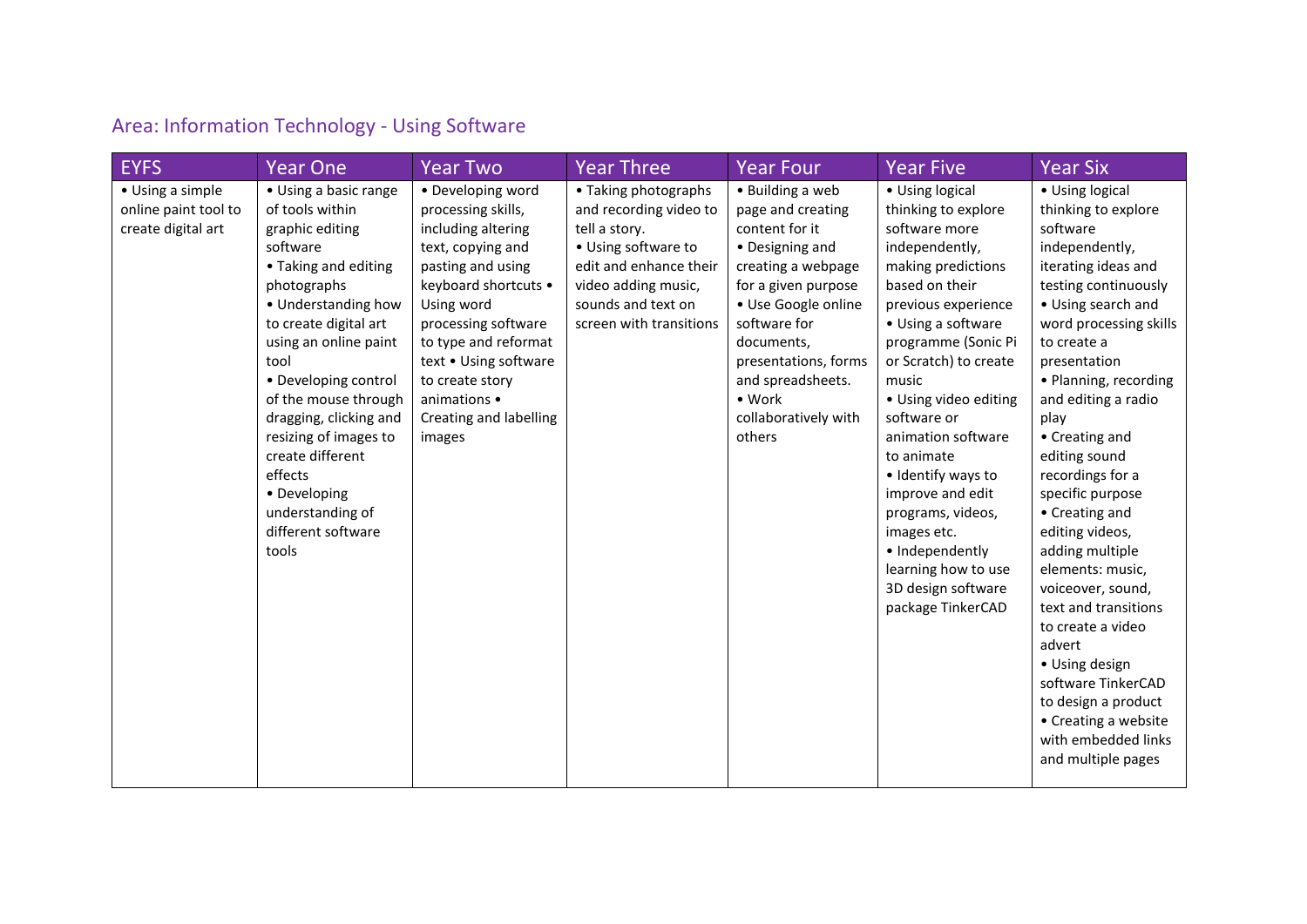### Area: Information Technology – Using email and the internet

| <b>EYFS</b>                                                          | Year One                                                                                                                                                 | Year Two                                                                                                                                                                    | Year Three                                                                                                                                                                                                                                                       | <b>Year Four</b>                                                                                                                                                     | <b>Year Five</b>                                                                                                                                                                                          | <b>Year Six</b>                            |
|----------------------------------------------------------------------|----------------------------------------------------------------------------------------------------------------------------------------------------------|-----------------------------------------------------------------------------------------------------------------------------------------------------------------------------|------------------------------------------------------------------------------------------------------------------------------------------------------------------------------------------------------------------------------------------------------------------|----------------------------------------------------------------------------------------------------------------------------------------------------------------------|-----------------------------------------------------------------------------------------------------------------------------------------------------------------------------------------------------------|--------------------------------------------|
| • Participating in<br>group image<br>searches, led by the<br>teacher | • Searching and<br>downloading images<br>from the internet<br>safely •<br>Understanding that<br>we are connected to<br>others when using<br>the internet | • Understanding that<br>personal information<br>should not be shared<br>on the internet.<br>• Learning how to be<br>respectful to others<br>when sharing content<br>online. | • Learning to log in<br>and out of an email<br>account<br>• Writing an email<br>including a subject,<br>'to' and 'from'<br>• Sending an email<br>with an attachment<br>• Replying to an email<br>· Identifying useful<br>terms and phrases for<br>search engines | • Understanding<br>why some results<br>come before others<br>when searching<br>• Understanding<br>that information on<br>the internet is not all<br>grounded in fact | • Developing<br>searching skills to<br>help find relevant<br>information on the<br>internet<br>• Understanding how<br>apps can access our<br>personal information<br>and how to alter the<br>permissions. | • Understanding how<br>search engines work |

### Area: Information Technology – Using data

| <b>EYFS</b>          | Year One                 | Year Two            | <b>Year Three</b>           | <b>Year Four</b>      | <b>Year Five</b> | <b>Year Six</b>        |
|----------------------|--------------------------|---------------------|-----------------------------|-----------------------|------------------|------------------------|
| • Representing data  | •Introduction to         | • Collecting and    | • Understanding the         | $\bullet$ Designing a | • Understanding  | • Understanding how    |
| through sorting and  | spreadsheets             | inputting data into | vocabulary associated with  | weather station       | how data is      | barcodes, QR codes     |
| categorising objects | • Representing data in   | a spreadsheet       | databases: field, record,   | which gathers         | collected        | and RFID work          |
| in unplugged         | tables, charts and       | • Interpreting data | data                        | and records           |                  | • Gathering and        |
| scenarios            | pictograms               |                     | • Learning about the pros   | sensor data           |                  | analysing data in real |
| • Representing data  | • Sorting data and       |                     | and cons of digital versus  |                       |                  | time                   |
| through pictograms   | creating branching       |                     | paper databases             |                       |                  | • Creating formulas    |
| • Exploring branch   | databases                |                     | • Sorting and filtering     |                       |                  | and sorting data       |
| databases through    | • Identifying where      |                     | databases to easily         |                       |                  | within spreadsheets    |
| physical games       | digital content can have |                     | retrieve information        |                       |                  |                        |
|                      | advantages over paper    |                     | • Creating and interpreting |                       |                  |                        |
|                      | when storing and         |                     | charts and graphs to        |                       |                  |                        |
|                      | manipulating data        |                     | understand data             |                       |                  |                        |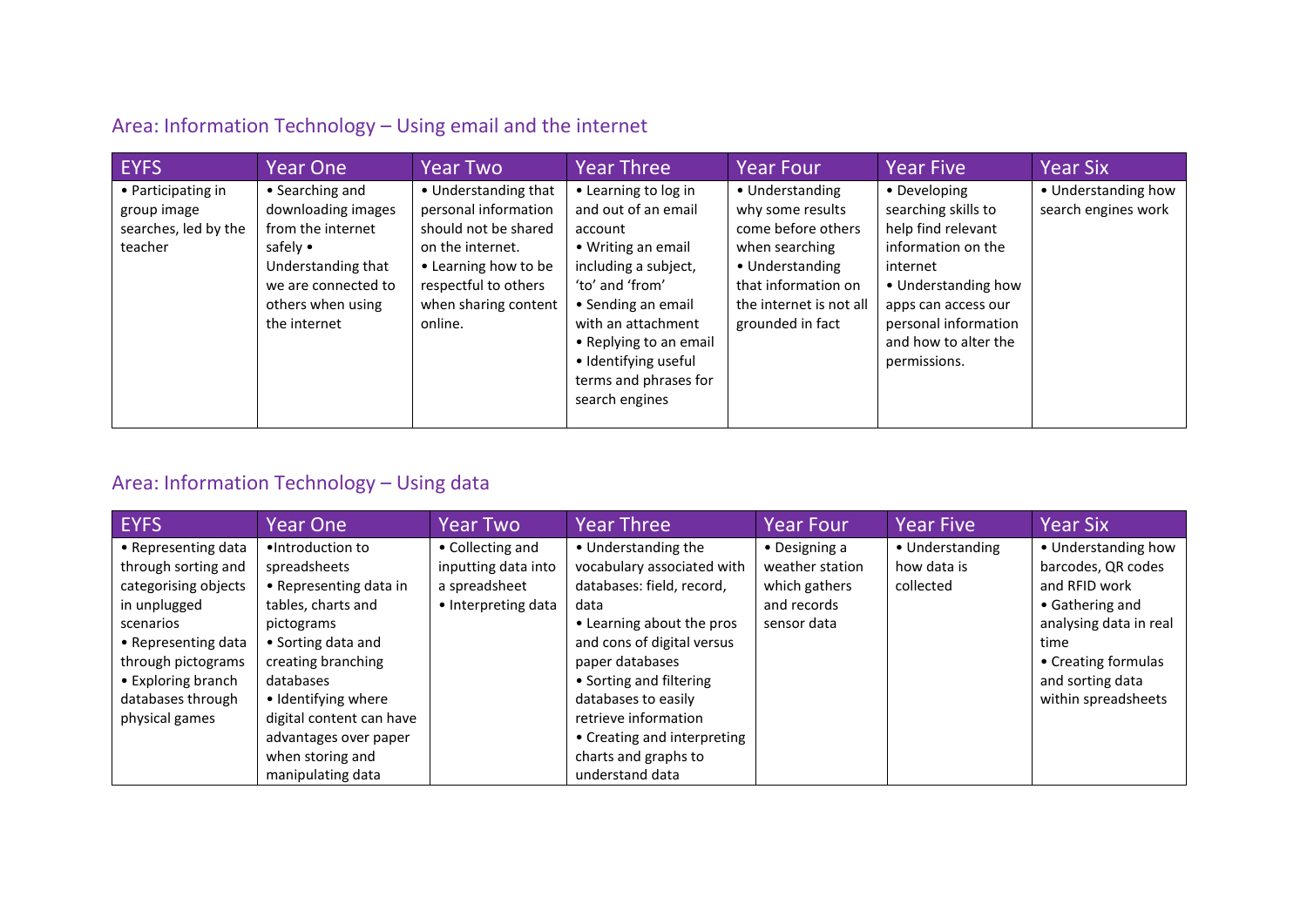# Area: Information Technology – Wider use of technology

| <b>EYFS</b> | <b>Year One</b>                                                                                                                                            | <b>Year Two</b>                                            | <b>Year Three</b>                                                                                                                                         | <b>Year Four</b>                                                                               | <b>Year Five</b>                                                                                              | <b>Year Six</b>                                                                                                                                                               |
|-------------|------------------------------------------------------------------------------------------------------------------------------------------------------------|------------------------------------------------------------|-----------------------------------------------------------------------------------------------------------------------------------------------------------|------------------------------------------------------------------------------------------------|---------------------------------------------------------------------------------------------------------------|-------------------------------------------------------------------------------------------------------------------------------------------------------------------------------|
|             | • Recognising<br>common uses of<br>information<br>technology, including<br>beyond school<br>• Understanding<br>some of the ways we<br>can use the internet | • Learning how<br>computers are used<br>in the wider world | • Understanding the<br>purpose of emails.<br>• Learning what a<br>search engine is<br>• Recognising how<br>social media platforms<br>are used to interact | • Understanding<br>that software can be<br>used collaboratively<br>online to work as a<br>team | • Learn about<br>different forms of<br>communication that<br>have developed with<br>the use of<br>technology. | • Learning about the<br>Internet of Things<br>and how it has led to<br>'big data'.<br>• Learning how 'big<br>data' can be used to<br>solve a problem or<br>improve efficiency |